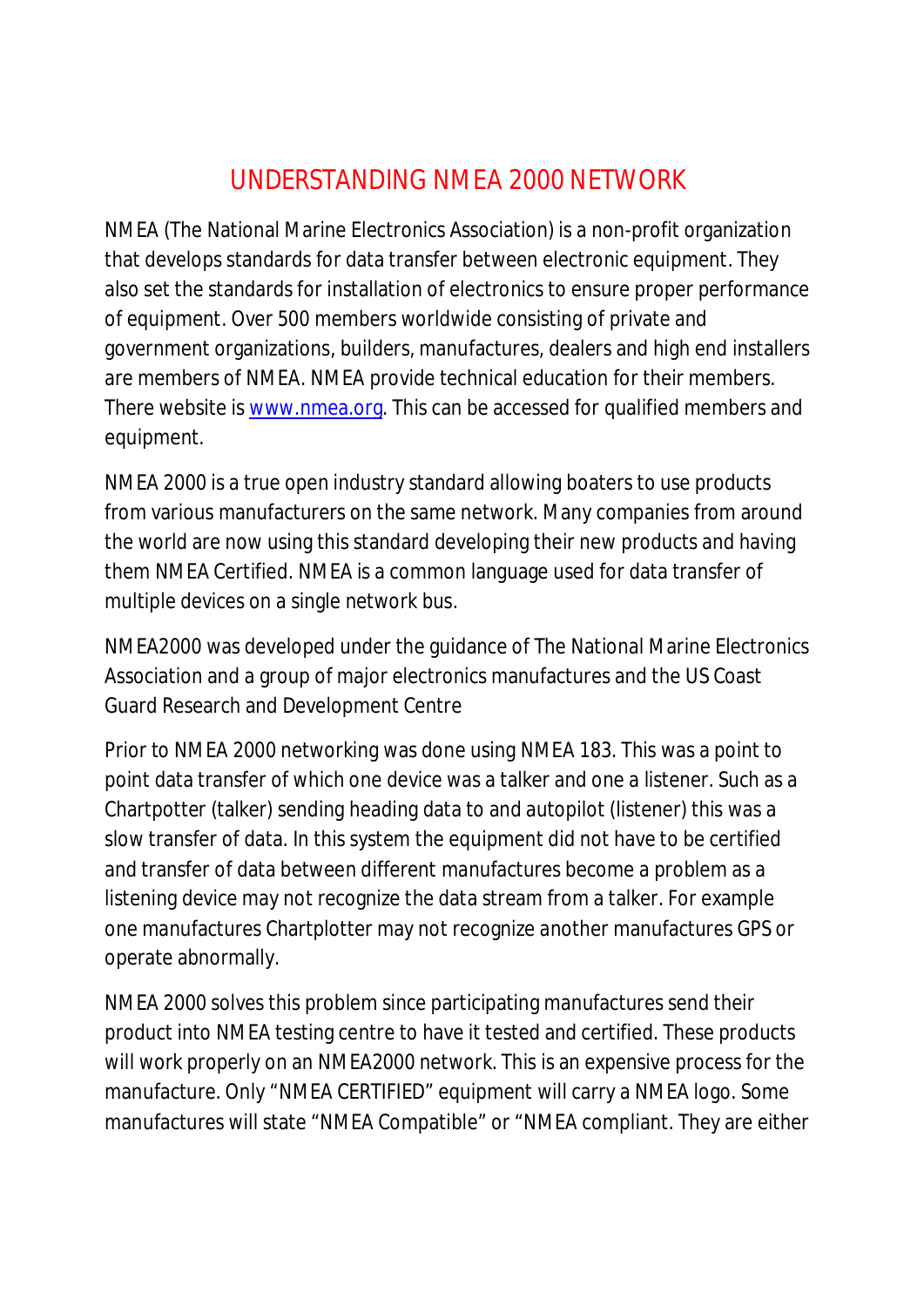certified or not certified. No middle ground. These units which are not certified may not work on the NMEA network or cause malfunctions. Stay away from these products. Check the NMEA website [www.NMEA.org](http://www.NMEA.org) for a list of certified products.

**NMEA** NMEA2000 was created to carry critical data between between equipment such as GPS, heading sensors, electronic compasses and engine monitors.

**2000 has many advantages:**

- Transmit ion of data is 50 times faster than NMEA183.
- All data is transmitted on a single bus and is bi directional.
- The system is designed with a priority message delivery system to ensure delivery of important data.
- Many devices can operate on the network at the same time.
- The system is basically a plug and play allowing equipment to be added easily.
- Much less wiring is required for a complex installation as compared to old installation.
- The most important advantage is that all the NMEA2000 certified products from various manufactures will work flawless on the network.
- A meter such as Maretron N2K Meter can be connected into the network and can identify any problems that may arise on the system.
- When the backbone has been installed on a new boat, future addition of equipment is much easier reducing labour and costs.

One downfall with NMEA2000 is that it does not support video. The bandwidth is too low. Video requires a high bandwidth such as Ethernet. Therefore it does not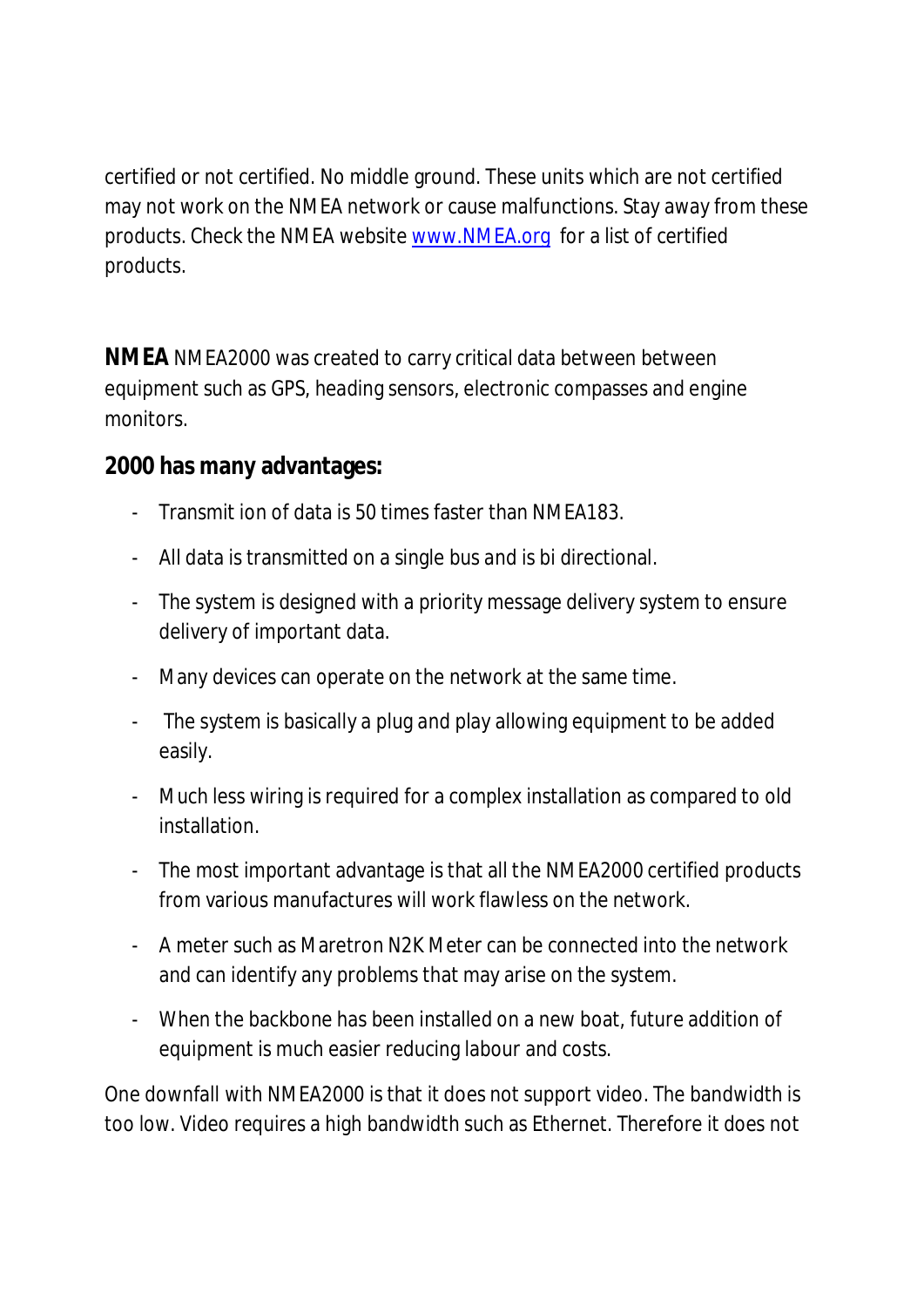support video between radar, fishfinders and chartplotters. Each electronics manufacture has its own proprietary communications bus system for video transmission.

**NMEA2000 system consists of the following:**

- A common backbone is run through the boat which can support from 2 up to 50 devices. This backbone can be up to 200 metres long.
- The cables and connector must be NMEA2000 certified and will be tested for waterproof abilities, pull strength and vibration.
- The bus is powered to support data transfer. Equipment is independently powered.
- Multiple transducers for providing information to displays such as depth, GPS and wind instruments.
- Various NMEA 2000 displays to display data transmitted on the bus.

## **NMEA2000 equipment:**

NMEA2000 goes well beyond electronics. More and more equipment is coming on the market now. We can now manage a complete electronics and electrical systems on a boat.

- Full line of electronics from Furnuo, Raymarine, Garmin and Navico products to name just a few
- Engine system monitoring from manufactures such as Volvo and Yanmar and others.
- Some Inverter manufactures now have NMEA 2000 systems to monitor all functions of the system
- Electrical switching and monitoring of the complete electrical system is under development.